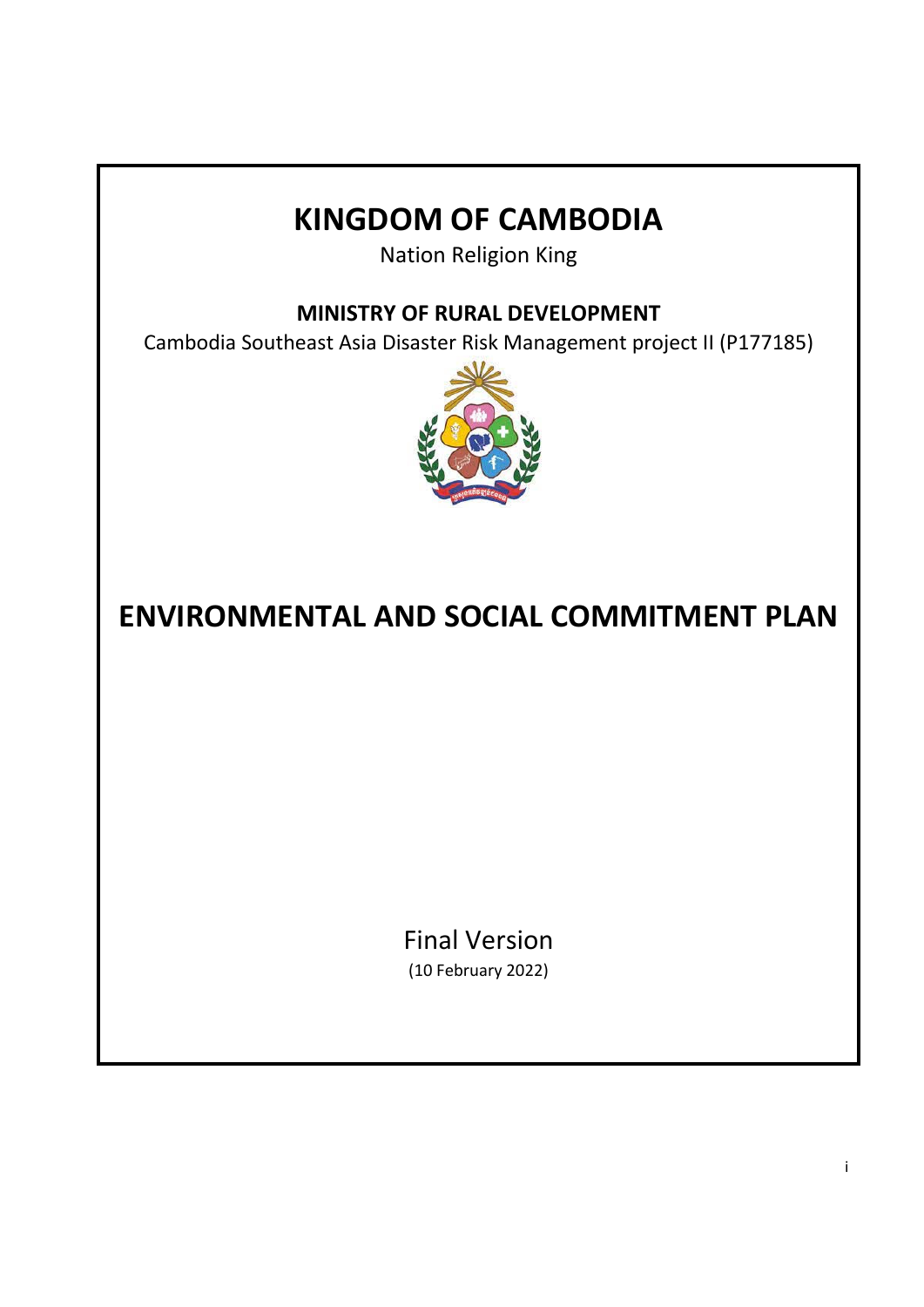# **ENVIRONMENTAL AND SOCIAL COMMITMENT PLAN**

- 1. The Royal Government of Cambodia (hereinafter RGC) shall implement the Cambodia Southeast Asia Disaster Risk Management Project II (the **Project**), through the Ministry of Rural Development (MRD) and with the involvement of the following Ministries/agencies/units, including the Ministry of Economy and Finance (through their General Department of Resettlement), and provincial Departments of Rural Development at six project provinces. The International Development Association (hereinafter "Association") has agreed to provide financing for the Project.
- 2. The RGC shall implement material measures and actions so that the Project is implemented in accordance with the Environmental and Social Standards (**ESSs**). This Environmental and Social Commitment Plan (**ESCP**) sets out material measures and actions, any specific documents or plans, as well as the timing for each of these.
- 3. The RGC shall also comply with the provisions of any other environmental and social (E&S) documents required under the Environmental and Social Framework (ESF) and referred to in this ESCP, such as Environmental and Social Management Framework (ESMF), Resettlement Planning Framework (RPF), Indigenous Peoples Planning Framework (IPPF), Labor Management Procedures (LMP), Stakeholder Engagement Plan (SEP), and other required E&S documents, and the timelines specified in those E&S documents.
- 4. The RGC shall be responsible for compliance with all requirements of the ESCP even when implementation of specific measures and actions is conducted by the Ministry of Rural Development, and related agencies or units referenced in paragraph 1 (above).
- 5. Implementation of the material measures and actions set out in this ESCP shall be monitored and reported to the Association by the MRD through MRD's Project Management Unit (hereinafter PMU) as required by the ESCP and the conditions of the Financing Agreement. The Association shall monitor and assess progress and completion of the material measures and actions throughout implementation of the Project.
- 6. As agreed by the Association and the RGC, through MRD, this ESCP may be revised from time to time during Project implementation, to reflect adaptive management of Project changes and unforeseen circumstances or in response to assessment of Project performance conducted under the ESCP itself. In such circumstances, the RGC, through MRD, shall agree to the changes with the Association and shall update the ESCP to reflect such changes. Agreement on changes to the ESCP shall be documented through the exchange of letters signed between the Association and the RGC, through MRD. The MRD shall promptly disclose the updated ESCP.
- 7. Where Project changes, unforeseen circumstances, or Project performance result in changes to the risks and impacts during Project implementation, the RGC, through MRD, shall provide additional funds, if needed, to implement actions and measures to address such risks and impacts, which may include risks and impacts that are relevant to the Project, such as environmental, social, health, and safety impacts, labor influx, gender‐based violence.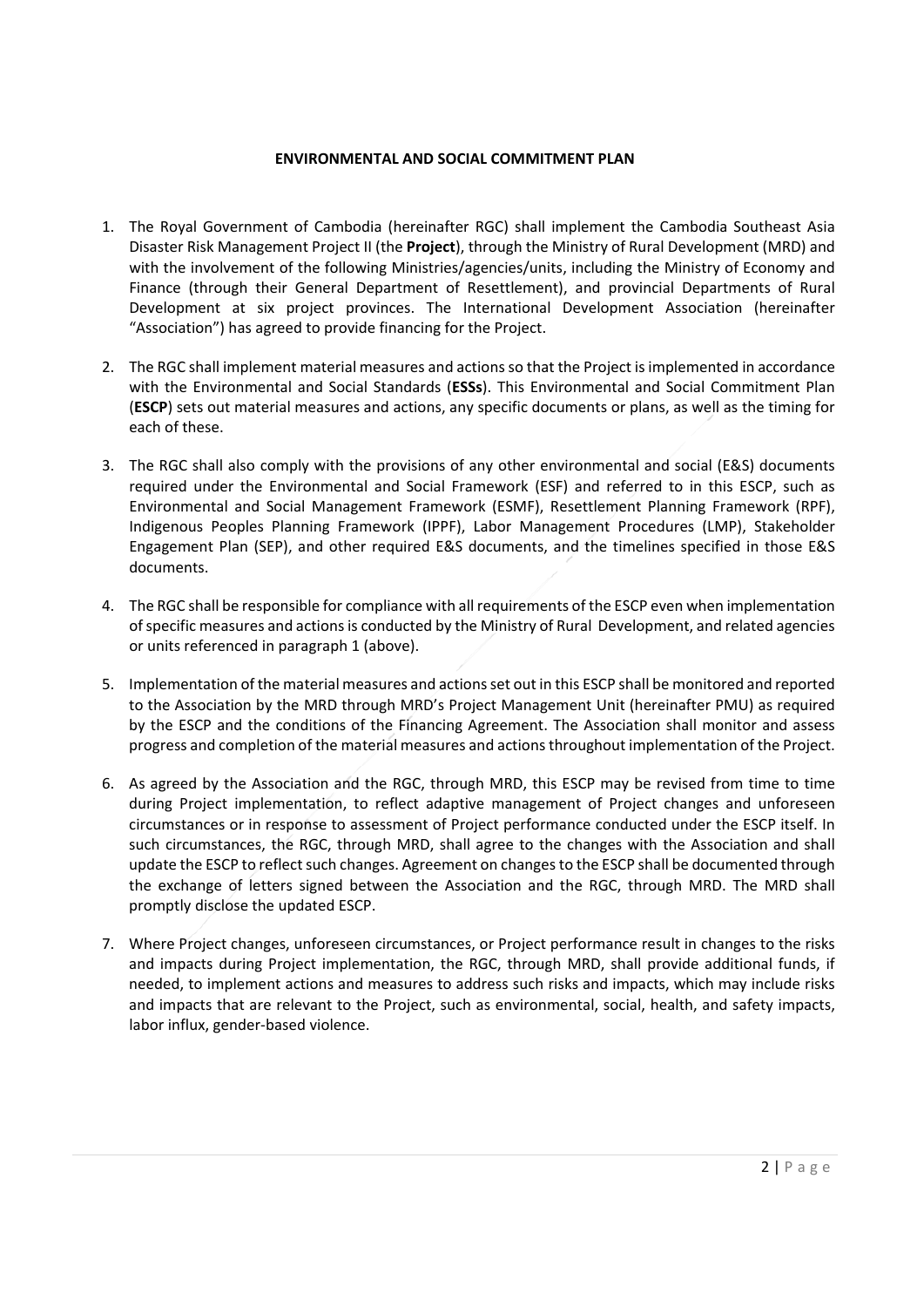|   | <b>MATERIAL MEASURES AND ACTIONS</b>                                                                                                                                                                                                                                                                                                                                                                      | <b>TIMEFRAME</b>                                                                                                                                                                                                                                                      | <b>RESPONSIBILE ENTITY/AUTHORITY</b> |
|---|-----------------------------------------------------------------------------------------------------------------------------------------------------------------------------------------------------------------------------------------------------------------------------------------------------------------------------------------------------------------------------------------------------------|-----------------------------------------------------------------------------------------------------------------------------------------------------------------------------------------------------------------------------------------------------------------------|--------------------------------------|
|   | <b>MONITORING AND REPORTING</b>                                                                                                                                                                                                                                                                                                                                                                           |                                                                                                                                                                                                                                                                       |                                      |
| A | <b>REGULAR REPORTING</b><br>As a part of its regular project reporting, prepare and submit to the Association regular<br>monitoring reports on the environmental, social, health and safety (ESHS) performance<br>of the Project, including but not limited to the implementation of the ESCP, status of<br>preparation and implementation of E&S documents required under the ESCP,                      | Starting from the Effective Date<br>• Quarterly<br>internal<br><b>ESHS</b><br>monitoring reports shall be<br>submitted to the Association by                                                                                                                          | PMU of MRD                           |
|   | stakeholder engagement activities, functioning of the grievance mechanism(s).<br>More details on monitoring and reporting will be provided in the Project E&S documents,<br>e.g. ESMF, RPF, IPPF, LMP, SEP and site-specific plans.                                                                                                                                                                       | the end of the first week of the<br>reporting period throughout<br>project implementation.<br>Semi-annually<br>reporting<br>$\bullet$<br>throughout<br>Project<br>implementation<br>the<br>to<br>Association.<br>Submit annual progress report<br>to the Association. |                                      |
| B | <b>INCIDENTS AND ACCIDENTS</b>                                                                                                                                                                                                                                                                                                                                                                            |                                                                                                                                                                                                                                                                       |                                      |
|   | Prepare and operationalize the Incident Reporting Mechanism                                                                                                                                                                                                                                                                                                                                               |                                                                                                                                                                                                                                                                       | PMU of MRD                           |
|   | Promptly notify the Association of any incident or accident related to the Project which<br>has, or is likely to have, a significant adverse effect on the environment, the affected<br>communities, the public or workers including road traffic related accidents on the project<br>roads and other incidents occurred in the project construction sites or related to project<br>financed civil works. | Notify the Association of any<br>accident within 24 hours and no<br>later than 48 hours after becoming<br>aware of the occurrence of the<br>incident or accident.                                                                                                     |                                      |
|   | Provide sufficient detail regarding the incident or accident, indicating immediate<br>measures taken or that are planned to be taken to address it, and any information<br>provided by any contractor and supervising entity, as appropriate. Subsequently, as per<br>the World Bank's request, prepare a report on the incident or accident and propose any<br>measures to prevent its recurrence.       | A more detailed report will be<br>provided within 3 business days<br>after the occurrence of the incident<br>or accident.                                                                                                                                             |                                      |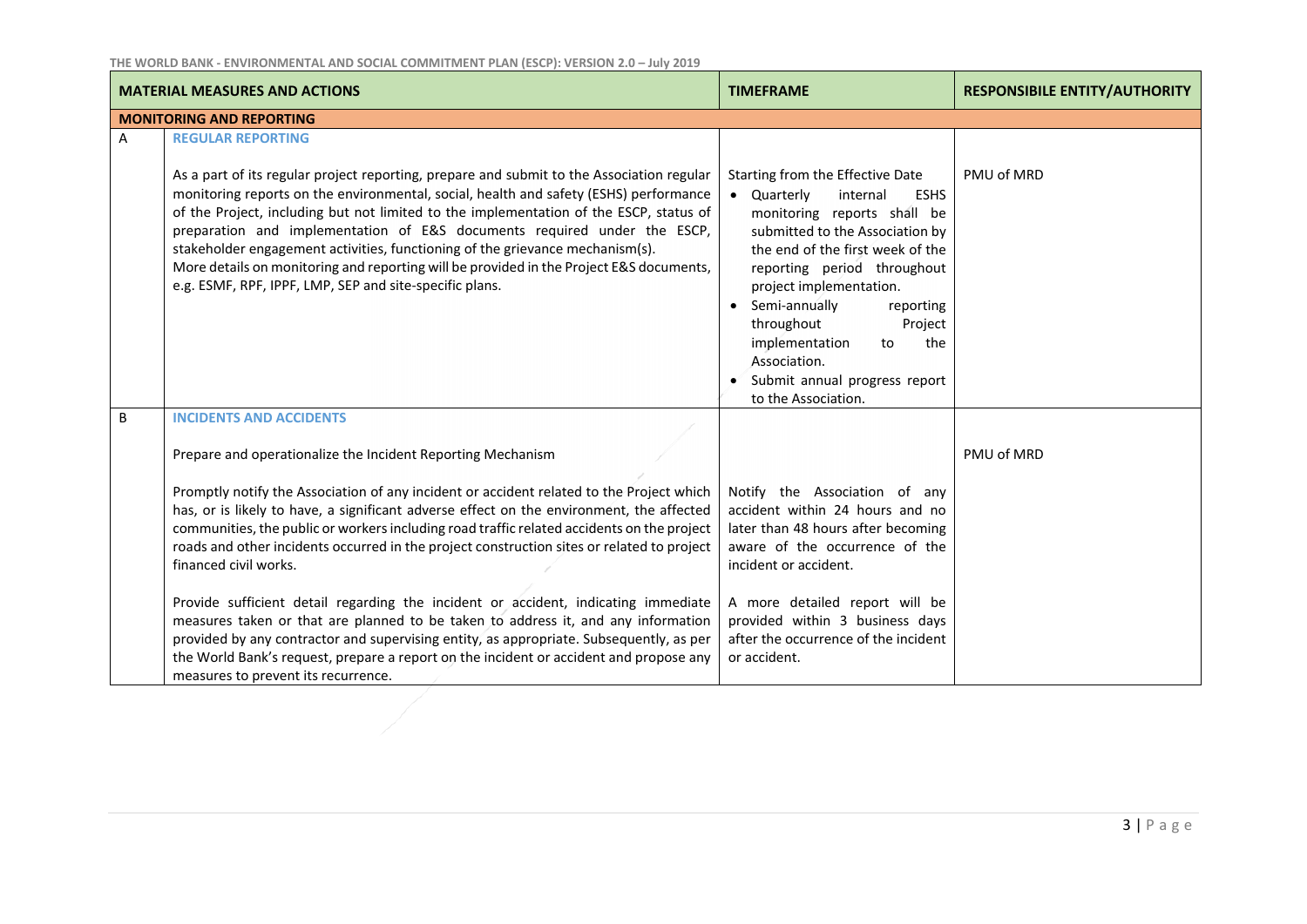|              | <b>MATERIAL MEASURES AND ACTIONS</b>                                                                                                                                                                                                                                                                                                                                                                                                                                                                                                                                                                                                                                                                                                                                                                                | <b>TIMEFRAME</b>                                                                                                                                                                               | <b>RESPONSIBILE ENTITY/AUTHORITY</b>                                                                                                                                  |
|--------------|---------------------------------------------------------------------------------------------------------------------------------------------------------------------------------------------------------------------------------------------------------------------------------------------------------------------------------------------------------------------------------------------------------------------------------------------------------------------------------------------------------------------------------------------------------------------------------------------------------------------------------------------------------------------------------------------------------------------------------------------------------------------------------------------------------------------|------------------------------------------------------------------------------------------------------------------------------------------------------------------------------------------------|-----------------------------------------------------------------------------------------------------------------------------------------------------------------------|
| $\mathsf{C}$ | <b>CONTRACTORS AND CONSULTANT'S MONTHLY REPORTS</b><br>PMU shall specify detailed requirements on report preparation and submission in the<br>contracts to be signed with PMU's contractors and consultants.<br>The contractors are required to prepare and submit Contractor's ESMP (C-ESMP) and<br>Contractor's LMP (C-LMP) to PMU for review and clearance before commencing<br>construction. The consultants are required to prepare and submit an Inception Report to<br>PMU for review and clearance prior to implementation.                                                                                                                                                                                                                                                                                 | Monthly<br>progress<br>and<br>ESHS<br>monitoring reports shall be<br>prepared by PMU's Contractors and<br>Consultants for submission to PMU<br>throughout<br>the<br>project<br>implementation. | Contractors<br>PMU's Consultants, including<br>Detailed Design and Implementation<br>Support consultants, E&S<br>consultants will prepare monthly<br>progress report. |
|              | Subsequently, the contractors are required to submit monthly ESHS monitoring report<br>to the PMU. ESHS report should include details on project's environmental and social<br>performance against requirements set out in C-ESMP and C-LMP. Similarly, Construction<br>Supervision Consultants are required to prepare and submit monthly the ESHS<br>Monitoring Reports to PMU.<br>PMU will provide above mentioned reports, in a consolidated form, to the Association<br>on a quarterly basis, and on Association's request                                                                                                                                                                                                                                                                                     | Quarterly ESHS reports will be<br>prepared by PMU for submission to                                                                                                                            |                                                                                                                                                                       |
|              |                                                                                                                                                                                                                                                                                                                                                                                                                                                                                                                                                                                                                                                                                                                                                                                                                     | the Association throughout the<br>project implementation.                                                                                                                                      |                                                                                                                                                                       |
|              | ESS 1: ASSESSMENT AND MANAGEMENT OF ENVIRONMENTAL AND SOCIAL RISKS AND IMPACTS                                                                                                                                                                                                                                                                                                                                                                                                                                                                                                                                                                                                                                                                                                                                      |                                                                                                                                                                                                |                                                                                                                                                                       |
| 1.1          | <b>ORGANIZATIONAL STRUCTURE</b>                                                                                                                                                                                                                                                                                                                                                                                                                                                                                                                                                                                                                                                                                                                                                                                     |                                                                                                                                                                                                |                                                                                                                                                                       |
|              | Establish and maintain throughout project life a Project Management Unit (PMU) within<br>the MRD for day-to-day project implementation. The PMU will be comprised of qualified<br>staff appointed from MRD's respective departments, and individual consultants<br>recruited externally for expertise that MRD does not have. In addition, PMU will hire<br>consulting firms to monitor project's construction activities. MRD will ensure the PMU is<br>timely and sufficiently staffed for effective management of E&S risks and impacts under<br>all subprojects. It is expected that PMU will engage (as reflected in the ESMF) Detailed<br>Design Implementation and Supervision (DDIS) Consultant, E&S Consultant, and<br>Independent Social and Environment Monitoring Consultant (ISEMC), and Environmental | Established within 30 days of<br>project effectiveness<br>Maintained throughout the project<br>implementation                                                                                  | PMU of MRD                                                                                                                                                            |
|              | Health and Safety Officer (EHSO) for project implementation support.<br>In particular, PMU will appoint at least one environmental officer, one social officer and<br>one GRM officer who will be responsible for monitoring the functioning of project's<br>grievance redress mechanism.                                                                                                                                                                                                                                                                                                                                                                                                                                                                                                                           | Within<br>30<br>days<br>of<br>project<br>effectiveness                                                                                                                                         |                                                                                                                                                                       |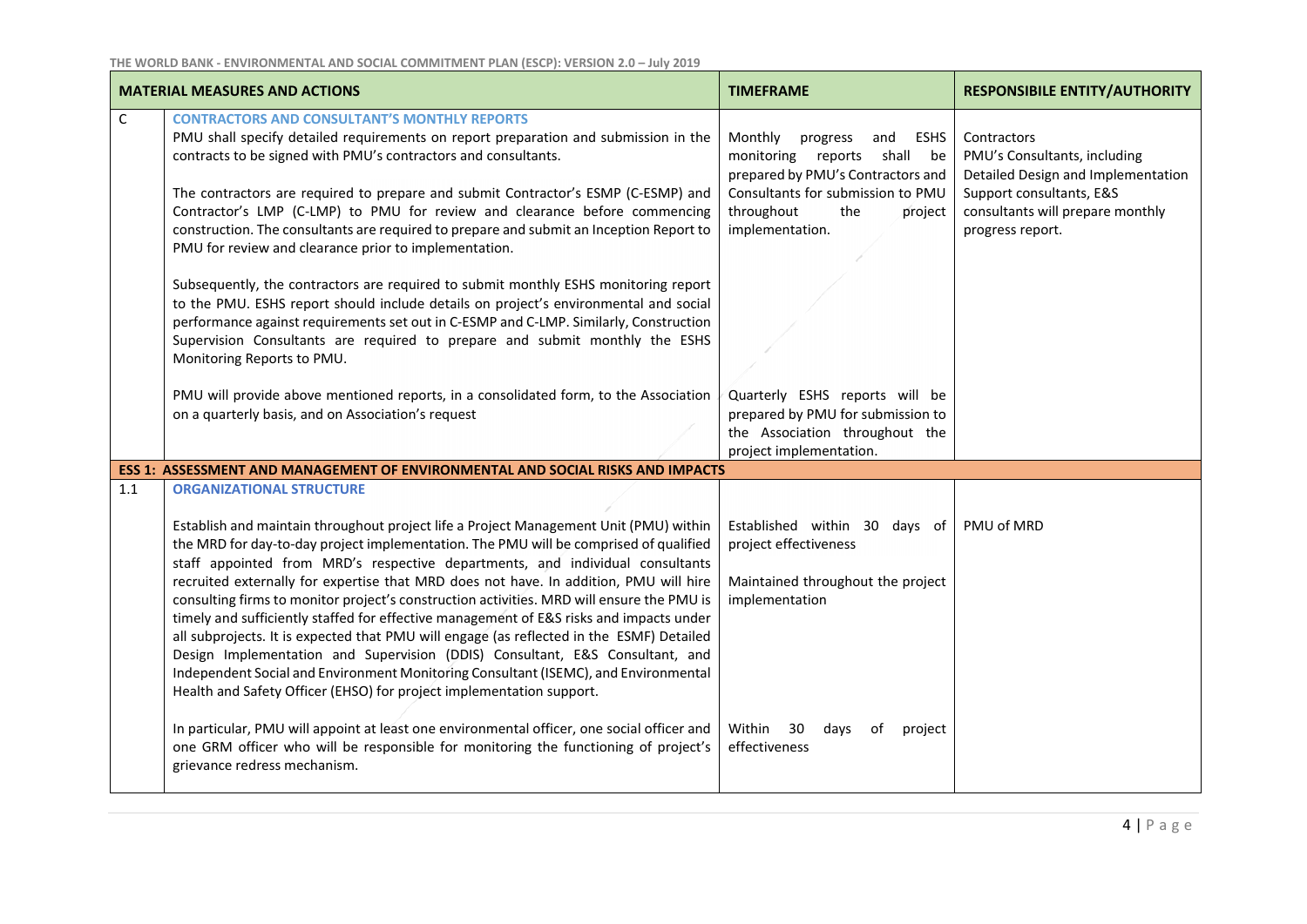|     | <b>MATERIAL MEASURES AND ACTIONS</b>                                                                                                                                                                                                                                                                                                                                                                                                                                                                                                                                                                                                                                                                                                                                                                                                                                                                                                           | <b>TIMEFRAME</b>                                                                                                                                                                                                                            | <b>RESPONSIBILE ENTITY/AUTHORITY</b>                             |
|-----|------------------------------------------------------------------------------------------------------------------------------------------------------------------------------------------------------------------------------------------------------------------------------------------------------------------------------------------------------------------------------------------------------------------------------------------------------------------------------------------------------------------------------------------------------------------------------------------------------------------------------------------------------------------------------------------------------------------------------------------------------------------------------------------------------------------------------------------------------------------------------------------------------------------------------------------------|---------------------------------------------------------------------------------------------------------------------------------------------------------------------------------------------------------------------------------------------|------------------------------------------------------------------|
|     | PMU will allocate timely and adequate budget for effective management of ESHS risks<br>and impacts during project implementation.                                                                                                                                                                                                                                                                                                                                                                                                                                                                                                                                                                                                                                                                                                                                                                                                              |                                                                                                                                                                                                                                             |                                                                  |
| 1.2 | <b>ENVIRONMENTAL AND SOCIAL ASSESSMENT</b><br>During project preparation, update, in a manner acceptable to the Association, the E&S<br>documents:<br>Environmental and Social Management Framework (ESMF), which comprises<br>$\bullet$<br>Resettlement Planning Framework (RPF), Indigenous Peoples Planning<br>Framework (IPPF), Labor Management Procedures (LMP).<br>Stakeholder Engagement Plan (SEP)<br>During project implementation, prepare, consult, adopt and implement, in a manner<br>acceptable to the Association, the E&S document, including:<br>Resettlement Plans (RP), prepared for relevant subprojects<br>Environmental and Social Management Plans (ESMP), for relevant subprojects<br>Indigenous Peoples Plans, prepared for relevant subprojects<br>In case the Crisis and Emergency Response Component (CERC) is activated, MRD will<br>follow the Emergency Response Manual for CERC (to be included in the ESMF). | Update for consultation during<br>project preparation and prior to<br>the project appraisal<br>Prepare/update and disclose for<br>consultation prior to starting the<br>construction activities and<br>throughout project<br>implementation | PMU of MRD<br><b>General Department of Resettlement</b><br>(GDR) |

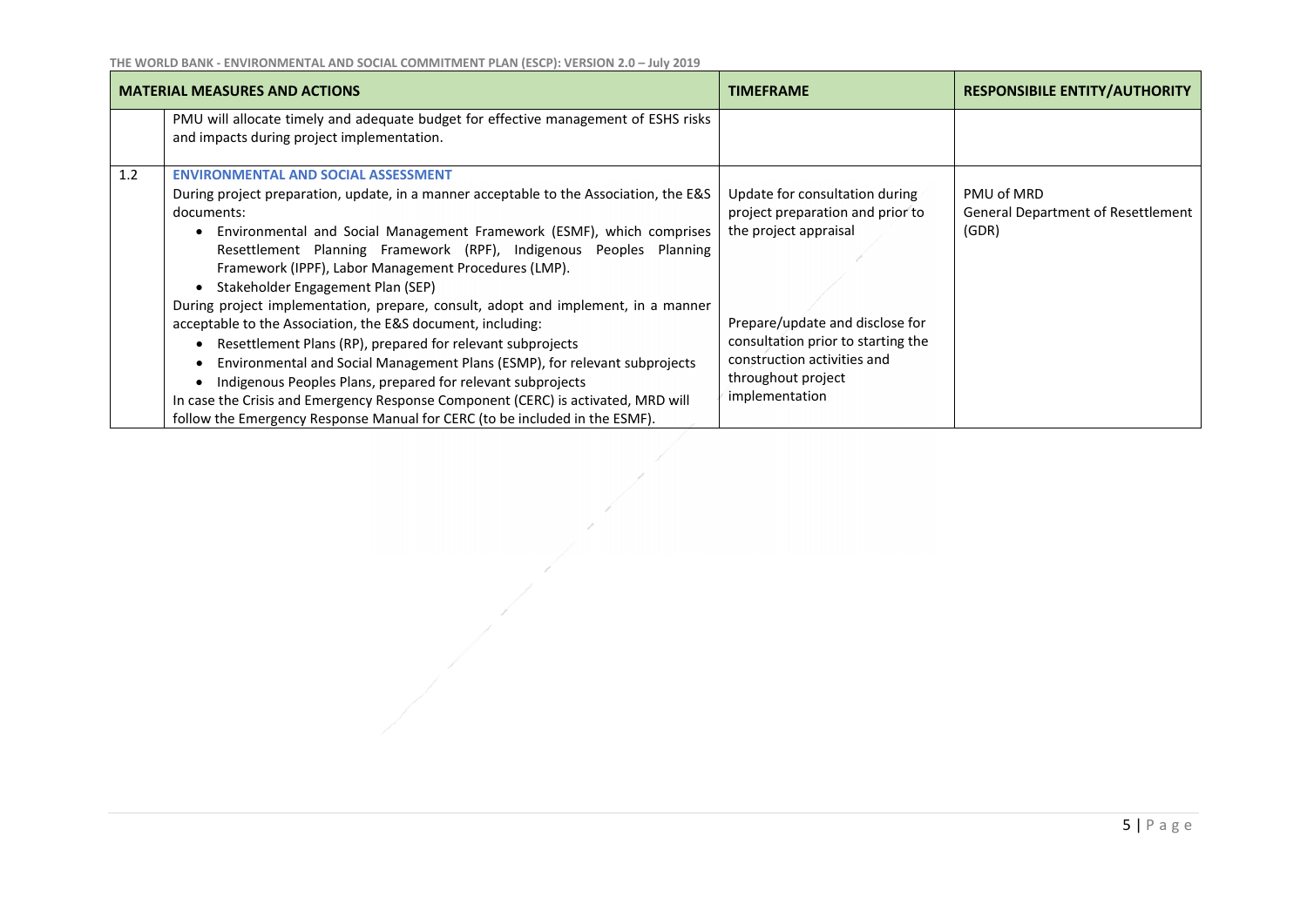|     | <b>MATERIAL MEASURES AND ACTIONS</b>                                                                                                                                                                                                                                                                                                                                                                                                                                                                                                                                                                                                                                                                                                                                                                                                                                                                                                                                                                                                                                                                                                                                                                                                                                                                                                                                                                                                                                                                                                                                                                                                                                                                                                                                                                                                                                                        | <b>TIMEFRAME</b>                                                                                                                                                                                                                                                                                                                                                                                                        | <b>RESPONSIBILE ENTITY/AUTHORITY</b> |
|-----|---------------------------------------------------------------------------------------------------------------------------------------------------------------------------------------------------------------------------------------------------------------------------------------------------------------------------------------------------------------------------------------------------------------------------------------------------------------------------------------------------------------------------------------------------------------------------------------------------------------------------------------------------------------------------------------------------------------------------------------------------------------------------------------------------------------------------------------------------------------------------------------------------------------------------------------------------------------------------------------------------------------------------------------------------------------------------------------------------------------------------------------------------------------------------------------------------------------------------------------------------------------------------------------------------------------------------------------------------------------------------------------------------------------------------------------------------------------------------------------------------------------------------------------------------------------------------------------------------------------------------------------------------------------------------------------------------------------------------------------------------------------------------------------------------------------------------------------------------------------------------------------------|-------------------------------------------------------------------------------------------------------------------------------------------------------------------------------------------------------------------------------------------------------------------------------------------------------------------------------------------------------------------------------------------------------------------------|--------------------------------------|
| 1.3 | <b>MANAGEMENT TOOLS AND INSTRUMENTS</b><br>Screen proposed rural road and bridge subprojects in accordance with the project's<br>ESMF (which includes also RPF, IPPF, LMP). Thereafter, prepare, consult, adopt and<br>implement the subproject ESMPs (which may include RP and IPP, as required) in a<br>manner acceptable for the Association.<br>Implement diligently the measures and actions identified in the ESCP in accordance with<br>the timeframes specified and review the status of implementation of the ESCP as part of<br>the monitoring and reporting.<br>Notify the Association promptly of any proposed changes to the scope, design,<br>implementation or operation of the project that are likely to cause an adverse change in<br>the environmental or social risks or impacts of the project as well as already approved<br>environmental and social instruments.<br>Carry out, as appropriate, additional assessment and stakeholder engagement in<br>accordance with the ESSs, and propose changes, for approval by the Association, to the<br>ESCP and relevant management tools, as appropriate, in accordance with the findings of<br>such assessments and consultation. Disclose the updated ESCP.<br>Prepare Terms of Reference (TOR) for consulting services/individuals relevant to ESHS<br>management, including Construction Supervision Consultant, Detailed Design and<br>Implementation Support (DDIS) Consultant, and independent Environmental and Social<br>Monitoring consultant (IESMC). TOR should incorporate requirements set out in ESMF<br>(including RPF, IPPF, LMP) and SEP.<br>Ensure Contractor will prepare, adopt, update Contractor's Environmental and Social<br>Management Plan (C-ESMP) and Contractor's Labor Management Procedures (C-LMP)<br>for PMU's review and approval prior to commencing project construction activities. | Update, consult and disclose<br>before the start of respective<br>bidding, during project<br>implementation and maintenance<br>period.<br>Update TK2 ESMP once feasibility<br>study of the bridge is available and<br>detail design is approved.<br>As soon as such proposed changes<br>and associated E&S risks and<br>impacts are identified, and<br>thereafter concurred with the<br>Association for implementation. | PMU of MRD                           |
| 1.4 | <b>CRISIS AND EMERGENCY RESPONSE COMPONENT</b><br>In case CERC is triggered (as agreed between MRD and the Association), MRD will follow<br>procedures as set out in the Emergency Response Manual (part of ESMF)                                                                                                                                                                                                                                                                                                                                                                                                                                                                                                                                                                                                                                                                                                                                                                                                                                                                                                                                                                                                                                                                                                                                                                                                                                                                                                                                                                                                                                                                                                                                                                                                                                                                           | As soon as CERC is triggered as per<br>agreement of the Association and                                                                                                                                                                                                                                                                                                                                                 |                                      |
|     |                                                                                                                                                                                                                                                                                                                                                                                                                                                                                                                                                                                                                                                                                                                                                                                                                                                                                                                                                                                                                                                                                                                                                                                                                                                                                                                                                                                                                                                                                                                                                                                                                                                                                                                                                                                                                                                                                             | <b>MRD</b>                                                                                                                                                                                                                                                                                                                                                                                                              |                                      |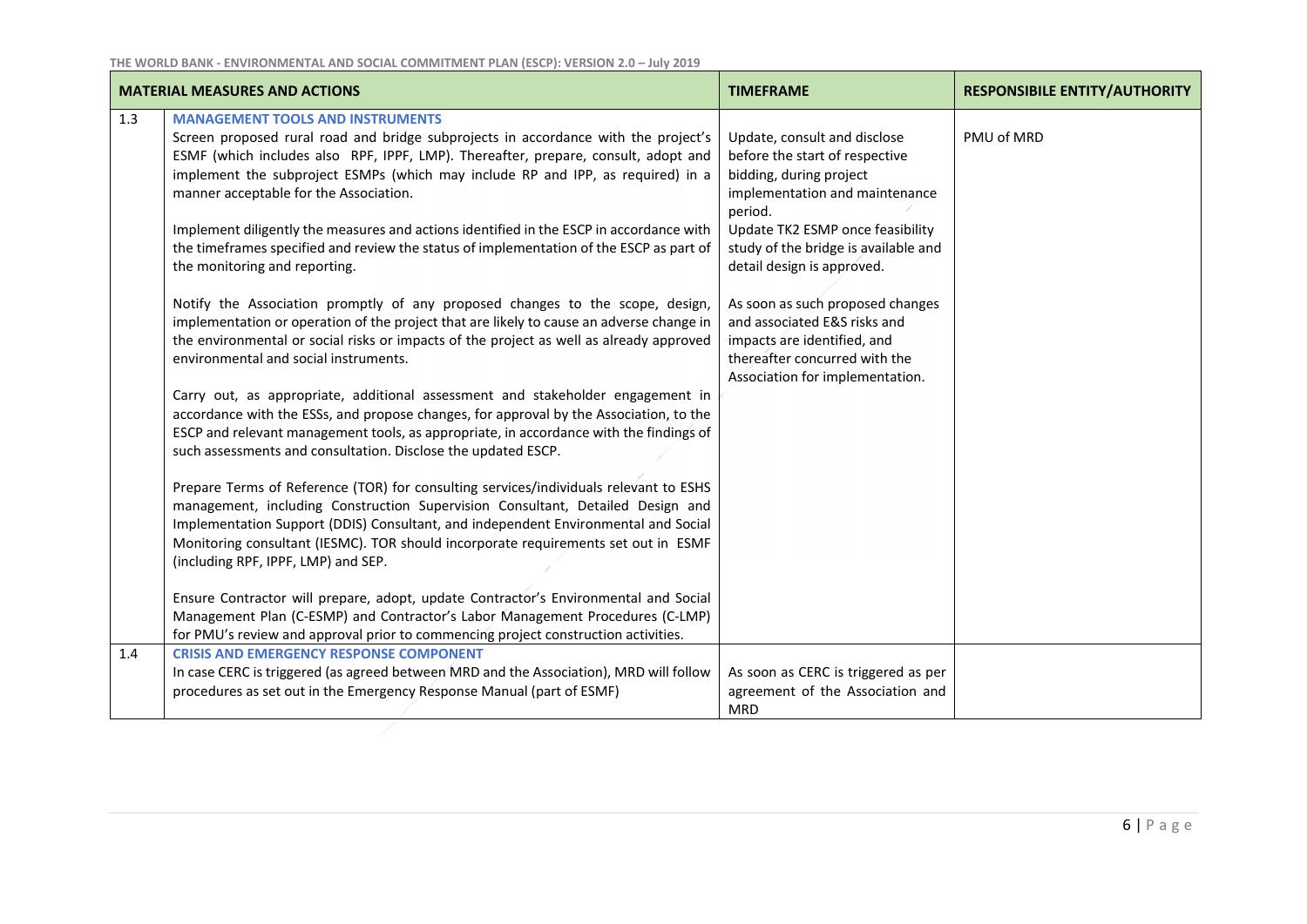|     | <b>MATERIAL MEASURES AND ACTIONS</b>                                                                                                                                                                                                                                                                                                                                                                                                                                                                                                                                                                                                                                                                           | <b>TIMEFRAME</b>                                                                                                                                                                                                                                            | <b>RESPONSIBILE ENTITY/AUTHORITY</b>  |
|-----|----------------------------------------------------------------------------------------------------------------------------------------------------------------------------------------------------------------------------------------------------------------------------------------------------------------------------------------------------------------------------------------------------------------------------------------------------------------------------------------------------------------------------------------------------------------------------------------------------------------------------------------------------------------------------------------------------------------|-------------------------------------------------------------------------------------------------------------------------------------------------------------------------------------------------------------------------------------------------------------|---------------------------------------|
| 1.4 | <b>MANAGEMENT OF CONTRACTORS</b>                                                                                                                                                                                                                                                                                                                                                                                                                                                                                                                                                                                                                                                                               |                                                                                                                                                                                                                                                             |                                       |
|     | Incorporate all relevant E&S requirements set out in project's ESMF, RPF, IPPF, LMP, and<br>SEP, including Grievance Redress Mechanism into the ESHS specifications of the<br>procurement documents and working contracts with Contractors.<br>Selection of contractors: ensure that the contractors are legitimate and reliable entities<br>and are able to comply with the relevant environmental and social requirements of the<br>project.<br>During contract implementation, ensure that contractors comply with the ESHS<br>specifications as described in their respective contracts.                                                                                                                   | During the preparation of the<br>bidding documents, and until<br>signing of respective consultancy,<br>construction and maintenance<br>contracts<br>Throughout implementation of the<br>respective consultancy,<br>construction and maintenance<br>contract | PMU of MRD                            |
|     | PERMIT, CONSENTS AND AUTHORIZATION                                                                                                                                                                                                                                                                                                                                                                                                                                                                                                                                                                                                                                                                             |                                                                                                                                                                                                                                                             |                                       |
|     | Obtain or assist in obtaining, as appropriate, the permits, consents, and authorizations<br>from relevant national authorities that may be required to facilitate implementation of<br>project activities.                                                                                                                                                                                                                                                                                                                                                                                                                                                                                                     | Throughout Project<br>implementation.                                                                                                                                                                                                                       | PMU of MRD                            |
|     | Comply or cause to comply, as appropriate, with the conditions established in these<br>permits, consents, and authorizations of relevant authorities throughout project<br>implementation.                                                                                                                                                                                                                                                                                                                                                                                                                                                                                                                     | During preparation of bidding<br>documents and before<br>commencement of civil works (e.g.                                                                                                                                                                  |                                       |
|     | All civil works are subject to screening for UXOs before the start of site clearance, setting-<br>up of contractor's construction camps and start of any construction. The screening for<br>UXOs shall be carried by certified experts.                                                                                                                                                                                                                                                                                                                                                                                                                                                                        | screening and clearance for UXO).                                                                                                                                                                                                                           |                                       |
|     | <b>ESS 2: LABOR AND WORKING CONDITIONS</b>                                                                                                                                                                                                                                                                                                                                                                                                                                                                                                                                                                                                                                                                     |                                                                                                                                                                                                                                                             |                                       |
| 2.1 | <b>LABOR MANAGEMENT PROCEDURES</b>                                                                                                                                                                                                                                                                                                                                                                                                                                                                                                                                                                                                                                                                             |                                                                                                                                                                                                                                                             |                                       |
|     | Update the Labor Management Procedures (LMP).                                                                                                                                                                                                                                                                                                                                                                                                                                                                                                                                                                                                                                                                  | Update and disclose prior to the<br>Project appraisal                                                                                                                                                                                                       | PMU of MRD                            |
|     | Ensure that all requirements set out in the LMP are included in the bidding document to<br>ensure the project will address identified labor related risks, including, but not limited<br>to, training of all workers on a) occupational, health and safety (OHS) measures; b) code<br>of conduct and prevention of sexual abuse and exploitation (SEA), sexual harassment<br>(SH), violence against children (VAC); c) prevention of child and forced labor; d)<br>emergency preparedness and response; e) grievance redress mechanism (GRM) for<br>project workers and SEA/SH survivors; f) training of workers on common Sexually<br>Transmitted Infections (STI) such as HIV/AIDS, and COVID-19 prevention. | Implement throughout the project<br>Implementation                                                                                                                                                                                                          | <b>Contractors and Subcontractors</b> |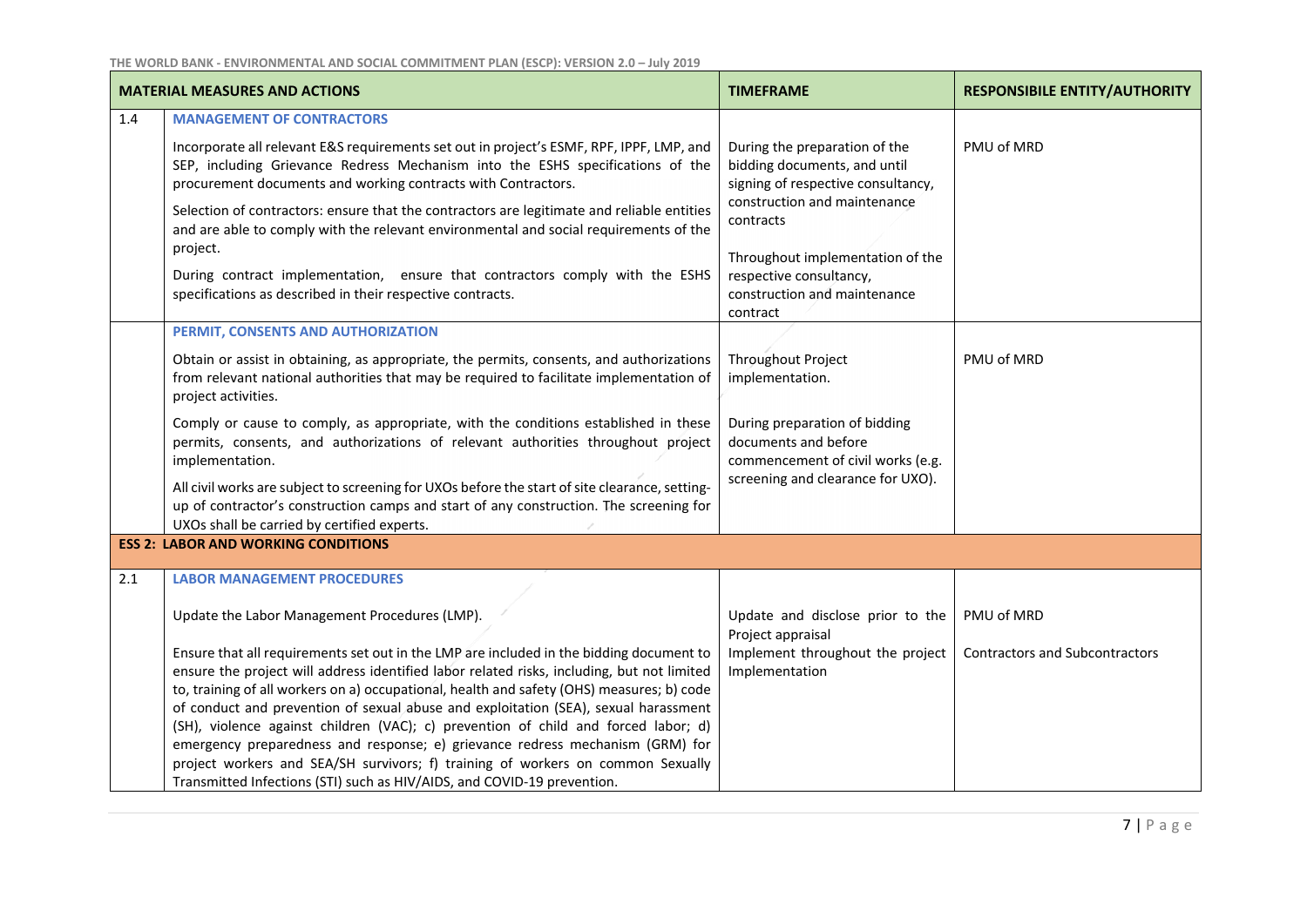|     | <b>MATERIAL MEASURES AND ACTIONS</b>                                                                                                                                                                                                                                                                                                                                                                                                                                                                                                                                                                                         | <b>TIMEFRAME</b>                                                                                                                  | <b>RESPONSIBILE ENTITY/AUTHORITY</b>                |
|-----|------------------------------------------------------------------------------------------------------------------------------------------------------------------------------------------------------------------------------------------------------------------------------------------------------------------------------------------------------------------------------------------------------------------------------------------------------------------------------------------------------------------------------------------------------------------------------------------------------------------------------|-----------------------------------------------------------------------------------------------------------------------------------|-----------------------------------------------------|
| 2.2 | <b>GRIEVANCE MECHANISM FOR PROJECT WORKERS</b><br>Establish, maintain, and operate a grievance mechanism for project workers, as<br>described in the LMP and consistent with ESS2 and ESS4.                                                                                                                                                                                                                                                                                                                                                                                                                                  | Update, adopt and implement no<br>later than ninety (90) days after<br>the Effective Date                                         | PMU of MRD<br><b>Contractors and Subcontractors</b> |
| 2.3 | <b>OCCUPATIONAL HEALTH AND SAFETY (OHS) MEASURES</b><br>Update, adopt, and implement occupational, health and safety (OHS) measures as part<br>of project ESMF.<br>Ensure that contractors' and construction supervision consultants appoint qualified staff<br>to ensure effective implementation of OHS measures.<br>Implement training of project workers to raise awareness on COVID-19 and OHS risks<br>and the requirements included in the LMP (including workers' Code of Conduct).                                                                                                                                  | Update, adopt and implement no<br>later than ninety (90) days after<br>the Effective Date<br>Throughout project<br>implementation | PMU of MRD<br><b>Contractors and Subcontractors</b> |
|     | <b>ESS 3: RESOURCE EFFICIENCY AND POLLUTION PREVENTION AND MANAGEMENT</b>                                                                                                                                                                                                                                                                                                                                                                                                                                                                                                                                                    |                                                                                                                                   |                                                     |
| 3.1 | <b>WASTE MANAGEMENT PLAN</b><br>Develop, adopt and implement Waste Management Plans, as envisaged by subproject<br>ESMPs under actions 1.2 and 1.3 above.<br>Monitor and supervise the contractors to ensure that the contractors implement/<br>comply with the requirements specified in the construction contracts and subproject<br>ESMP, particularly the Environmental Codes of Practices, the Workers' Codes of<br>Conducts and site-specific mitigation measures related to control of dust and noise,<br>water pollution prevention, solid waste and wastewater management, environmental<br>hazard prevention, etc. | Throughout project<br>implementation, and during<br>rehabilitation/construction works.                                            | Contractors                                         |
| 3.2 | <b>RESOURCE EFFICIENCY AND POLLUTION PREVENTION AND MANAGEMENT:</b><br>Develop and implement measures for resource efficiency and pollution prevention, as<br>part of ESMF and site specific ESMPs.                                                                                                                                                                                                                                                                                                                                                                                                                          | Throughout the project<br>implementation.                                                                                         | PMU of MRD                                          |
|     | <b>ESS 4: COMMUNITY HEALTH AND SAFETY</b>                                                                                                                                                                                                                                                                                                                                                                                                                                                                                                                                                                                    |                                                                                                                                   |                                                     |
| 4.1 | <b>TRAFFIC AND ROAD SAFETY</b><br>Adopt and implement measures and actions to assess and manage traffic and road safety<br>risks as required in the subproject ESMPs based in the ESMF developed under action 1.2<br>and 1.3 above.                                                                                                                                                                                                                                                                                                                                                                                          | Throughout project<br>implementation                                                                                              | <b>Contractors and Subcontractors</b>               |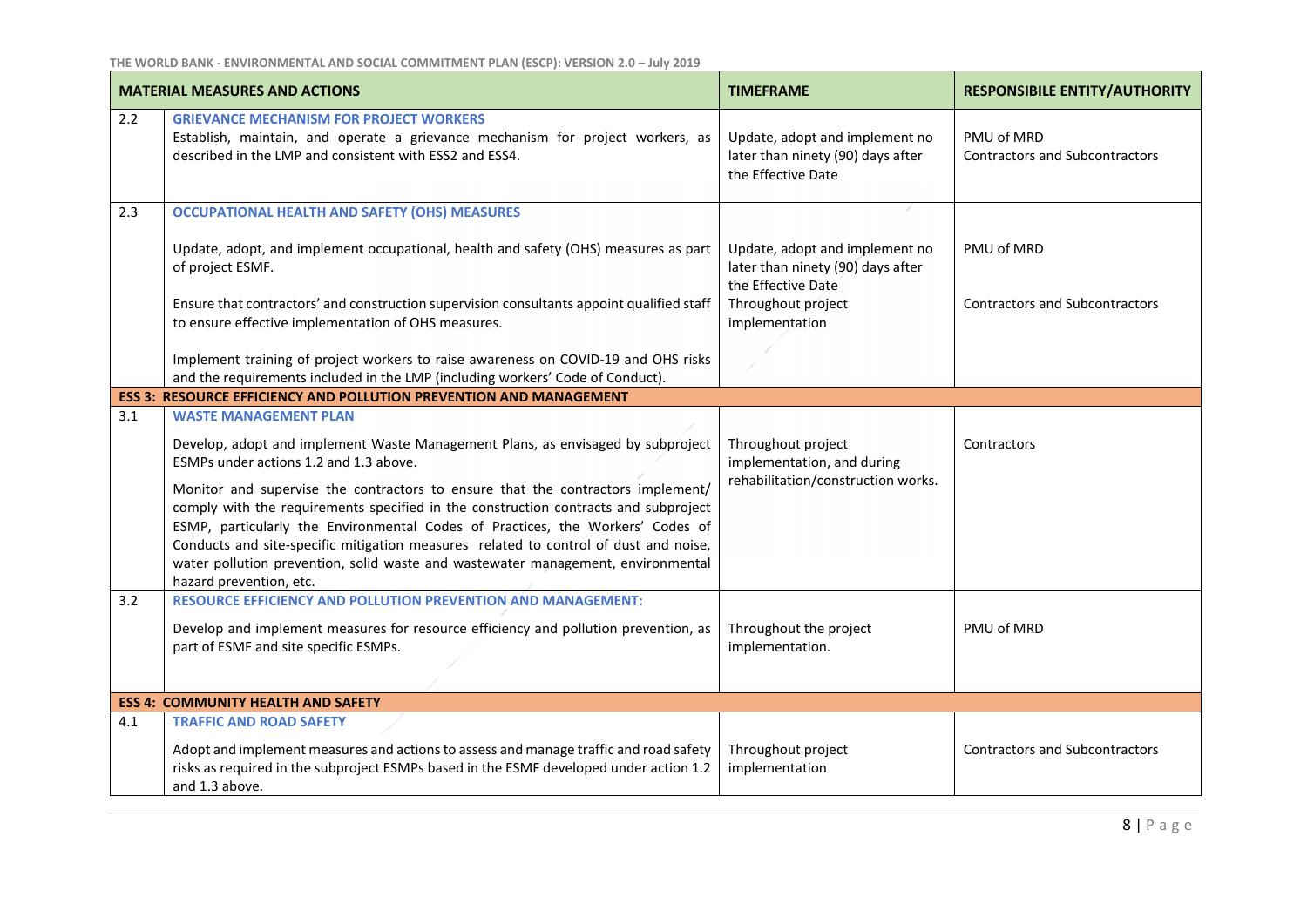|            | <b>MATERIAL MEASURES AND ACTIONS</b>                                                                                                                                                                                                                                                                                                                                                                                                                                                                                                                                                                                                                                                                                                                                                                                                                                                                                                                                                                                                                                                                                                                                                                                                                             | <b>TIMEFRAME</b>                     | <b>RESPONSIBILE ENTITY/AUTHORITY</b>                |  |  |
|------------|------------------------------------------------------------------------------------------------------------------------------------------------------------------------------------------------------------------------------------------------------------------------------------------------------------------------------------------------------------------------------------------------------------------------------------------------------------------------------------------------------------------------------------------------------------------------------------------------------------------------------------------------------------------------------------------------------------------------------------------------------------------------------------------------------------------------------------------------------------------------------------------------------------------------------------------------------------------------------------------------------------------------------------------------------------------------------------------------------------------------------------------------------------------------------------------------------------------------------------------------------------------|--------------------------------------|-----------------------------------------------------|--|--|
| 4.2<br>4.3 | <b>COMMUNITY HEALTH AND SAFETY</b><br>Prepare, adopt, and implement measures and action to assess and manage specific risks<br>and impacts to the communities arising from project activities, including, inter alia,<br>behavior of contractors' workers, risks of labor influx, risk of transmission of non-<br>communicable diseases and communicable disease such as sexually transmitted<br>infections (STI) such as HIV/AIDS due to project activities, response to emergency<br>situations, including measures for prevention and control of COVID-19 as described in<br>subproject ESMPs, in a manner acceptable to the Association.<br>Implement COVID-19 prevention measures in accordance with the updated guidance of<br>the Ministry of Health and the World Bank's interim notes on "COVID-19 Considerations<br>in Construction/Civil Works Projects."                                                                                                                                                                                                                                                                                                                                                                                             | Throughout project<br>implementation | PMU of MRD<br><b>Contractors and Subcontractors</b> |  |  |
|            | <b>SEA, SH, and VAC RISKS</b><br>Assess risks of SEA/SH/VAC at subproject level and prepare, adopt, and implement a<br>SEA/SH Action Plan as needed for subproject ESMPs in accordance with project's ESMF.<br>• Incorporate workers' Code of Conducts on SEA/SH/VAC, including prohibition of<br>SEA/SH/VAC into construction bidding documents and TORs for all consulting<br>services.<br>Ensure the contractors provide necessary training to all of their workers on the Code<br>$\bullet$<br>of Conducts on SEA/SH/VAC, and the prohibition of SEA/SH/VAC as to workers.<br>• Assess the risks related to SEA/SH/VAC at subproject level, and take necessary<br>measures and action to prevent SEA/SH/VAC as part of C-ESMP and C-LMP. Where<br>necessary, consult with the Association and prepare SEA/SH action plan.<br>Engage qualified institution/NGO to conduct training/awareness raising for<br>$\bullet$<br>subproject community on SEA/SH/VAC.<br>Ensure community members and interested parties at subprojects are aware of the<br>availability of project GRM for SEA/SH and the effort of the project to prevent and<br>address SEA/SH incidences.<br><b>ESS 5: LAND ACQUISITION, RESTRICTIONS ON LAND USE AND INVOLUNTARY RESETTLEMENT</b> | Throughout project<br>implementation | PMU of MRD<br><b>Contractors and Subcontractors</b> |  |  |
|            |                                                                                                                                                                                                                                                                                                                                                                                                                                                                                                                                                                                                                                                                                                                                                                                                                                                                                                                                                                                                                                                                                                                                                                                                                                                                  |                                      |                                                     |  |  |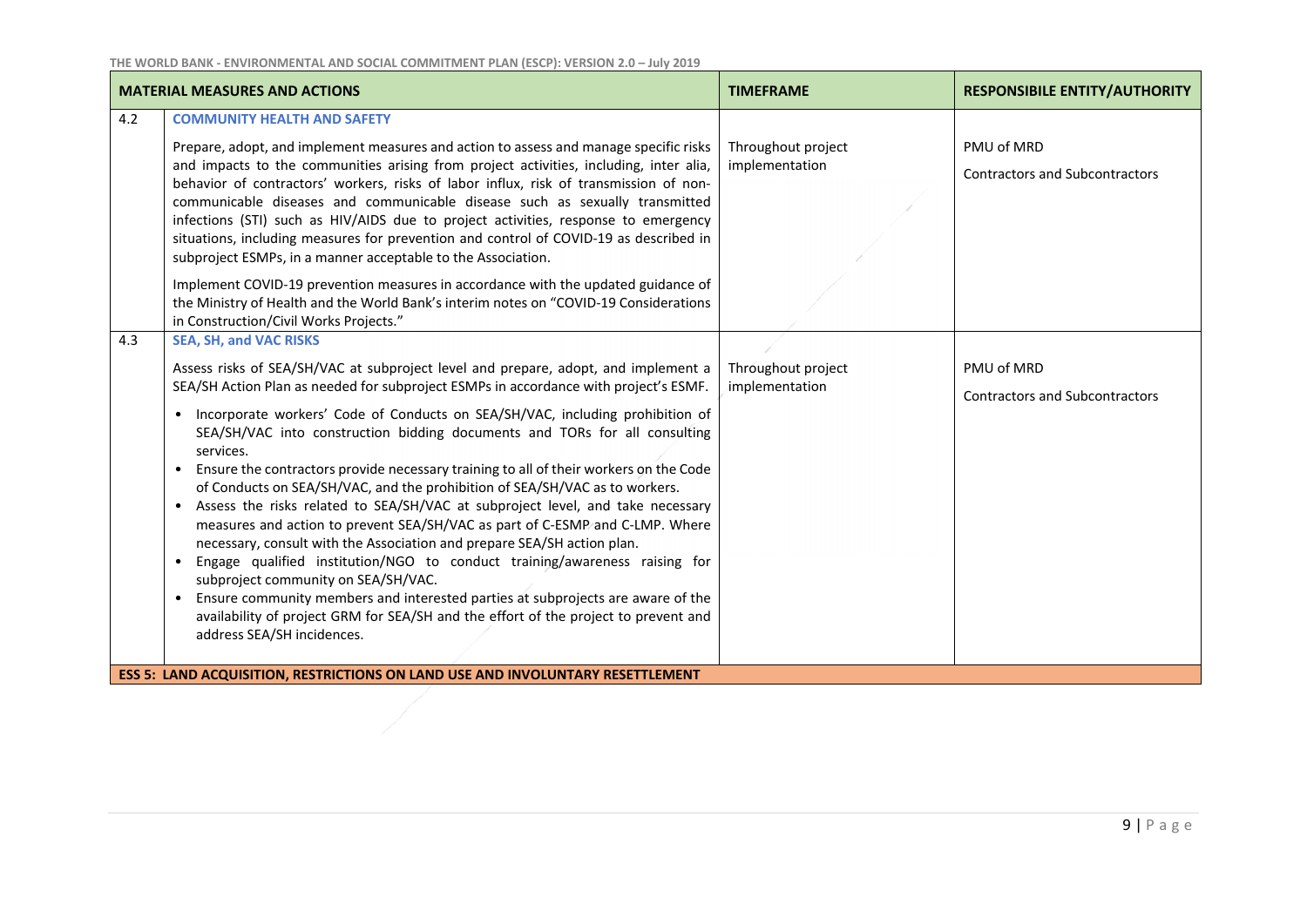|     | <b>MATERIAL MEASURES AND ACTIONS</b>                                                                                                                                                                                                                                                                                                                                                                                                                                                                                                                                                                               | <b>TIMEFRAME</b>                                                                                                                                              | <b>RESPONSIBILE ENTITY/AUTHORITY</b>                                                                     |
|-----|--------------------------------------------------------------------------------------------------------------------------------------------------------------------------------------------------------------------------------------------------------------------------------------------------------------------------------------------------------------------------------------------------------------------------------------------------------------------------------------------------------------------------------------------------------------------------------------------------------------------|---------------------------------------------------------------------------------------------------------------------------------------------------------------|----------------------------------------------------------------------------------------------------------|
| 5.1 | <b>RESETTLEMENT PLANNING FRAMEWORK</b>                                                                                                                                                                                                                                                                                                                                                                                                                                                                                                                                                                             |                                                                                                                                                               |                                                                                                          |
|     | During project implementation, prepare, consult, adopt, and implement site-specific<br>Resettlement Plan (RP), where needed, in accordance with the project's Resettlement<br>Planning Framework, ESS5, national legislation. Preparation of RP(s) will be aligned also<br>with ESMF and site specific ESIA findings and respective RPs are implemented before<br>carrying out any associated activities, in a manner acceptable to the Association.                                                                                                                                                               | RPs for subprojects prepared and<br>disclosed for consultation prior to<br>RP implementation and<br>commencement of construction                              | <b>MRD</b><br>PMU of MRD & General Department<br>of Resettlement (GDR) and relevant<br>authorities.      |
| 5.2 | <b>GRIEVANCE MECHANISM</b>                                                                                                                                                                                                                                                                                                                                                                                                                                                                                                                                                                                         |                                                                                                                                                               |                                                                                                          |
|     | As part of the RPF (specified in Section 5.1 above), a Grievance Redress Mechanism<br>(GRM) has been prepared in project's RPF, summarized in project's SEP, and disclosed<br>during project preparation. During project implementation, project's GRM will be<br>disclosed at subproject level. GRM will be used to address grievances related to land<br>acquisition, voluntary donation, compensation, resettlement and livelihood restoration<br>support that may be submitted by affected people. The MRD will maintain effectively<br>operational GRMs throughout project lifetime - as outlined in the RPF. | Prior to commencing land<br>acquisition and resettlement at<br>subproject level, and throughout<br>subproject implementation                                  | PMU of MRD & General Department<br>of Resettlement (GDR) and relevant<br>authorities at subproject level |
|     | <b>ESS 6: BIODIVERSITY CONSERVATION AND SUSTAINABLE MANAGEMENT OF LIVING NATURAL RESOURCES</b>                                                                                                                                                                                                                                                                                                                                                                                                                                                                                                                     |                                                                                                                                                               |                                                                                                          |
| 6.1 | <b>BIODIVERSITY RISKS AND IMPACTS:</b><br>Identify and implement measures to address biodiversity risks and impacts, as part of<br>ESMF and ESMPs once locations are identified. Thereafter monitor and report on the<br>contractor's compliance with ESF requirements.                                                                                                                                                                                                                                                                                                                                            | Throughout<br>subproject<br>implementation                                                                                                                    | PMU of MRD                                                                                               |
|     | The project will not finance road or bridge improvement that could provide access to<br>critical habitats such as wildlife sanctuary and protected areas, or subproject that may<br>cause deforestation. The ESMF has provided practical guidance for screening of rural<br>road against ineligibility criteria (exclusion criteria), impacts screening check list, and<br>identification and preparation of environmental and social management plans once rural<br>roads and bridges are identified.                                                                                                             |                                                                                                                                                               |                                                                                                          |
|     | ESS 7: INDIGENOUS PEOPLES/SUB-SAHARAN AFRICAN HISTORICALLY UNDERSERVED TRADITIONAL LOCAL COMMUNITIES                                                                                                                                                                                                                                                                                                                                                                                                                                                                                                               |                                                                                                                                                               |                                                                                                          |
| 7.1 | <b>INDIGENOUS PEOPLES PLANNING FRAMEWORK</b><br>Update, consult, adopt, and implement the Indigenous Peoples Planning Framework<br>(IPPF) as well as prepare and implement Indigenous Peoples Plans (IPPs), where<br>required, in accordance with the WB's ESS7, in a manner acceptable to the Association.                                                                                                                                                                                                                                                                                                        | Prior to project appraisal during<br>preparation<br>To be applied throughout project<br>implementation for subprojects<br>with IPs present in subproject area | PMU of MRD                                                                                               |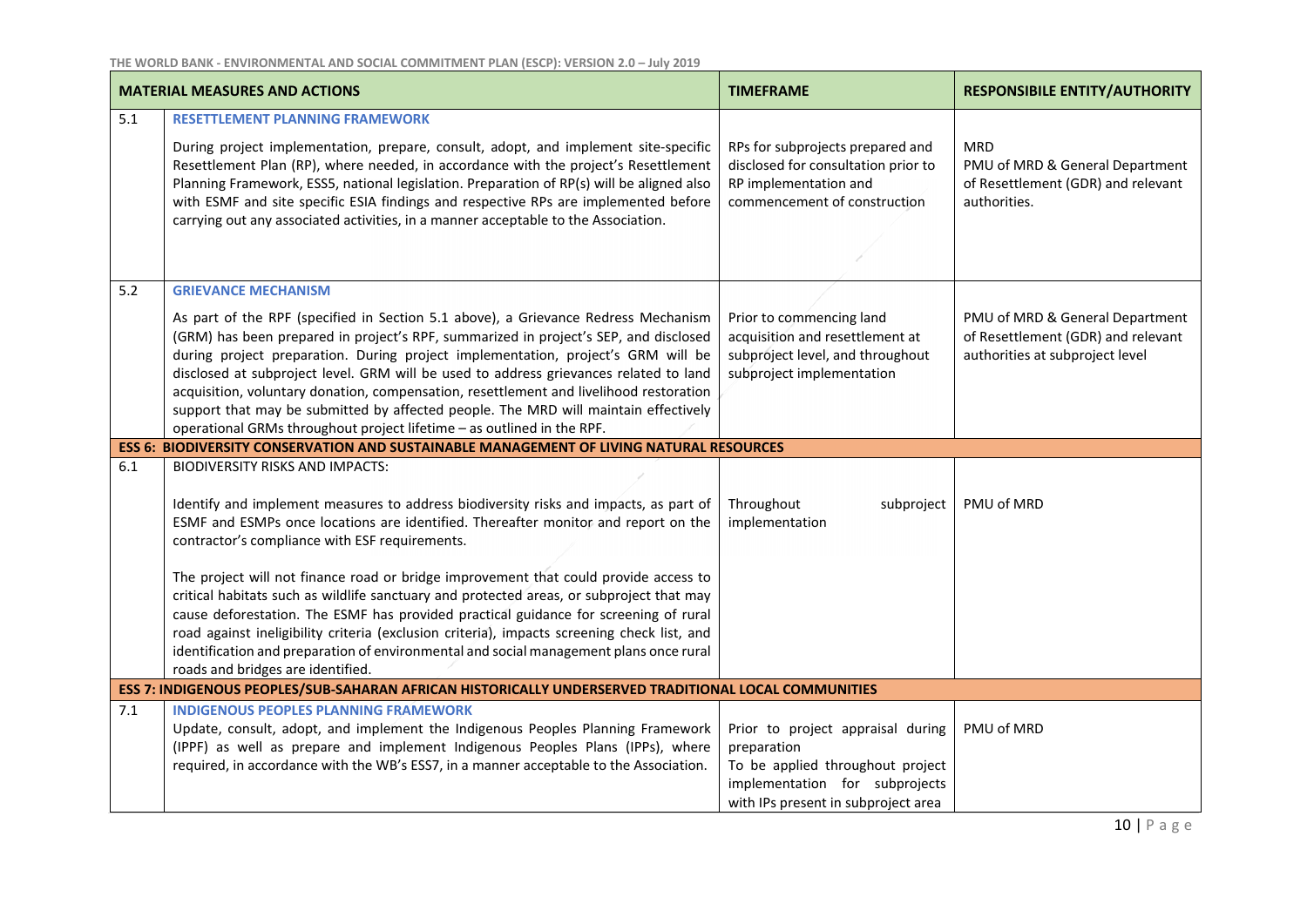|      | <b>MATERIAL MEASURES AND ACTIONS</b>                                                                                                                                                                                                                                                                                                                                                                                                                                                                                                                                                                                                                           | <b>TIMEFRAME</b>                                                                                                                                                                                               | <b>RESPONSIBILE ENTITY/AUTHORITY</b>                                                                                                |
|------|----------------------------------------------------------------------------------------------------------------------------------------------------------------------------------------------------------------------------------------------------------------------------------------------------------------------------------------------------------------------------------------------------------------------------------------------------------------------------------------------------------------------------------------------------------------------------------------------------------------------------------------------------------------|----------------------------------------------------------------------------------------------------------------------------------------------------------------------------------------------------------------|-------------------------------------------------------------------------------------------------------------------------------------|
| 7.2  | <b>GRIEVANCE MECHANISM</b><br>Update, consult, adopt, and implement a grievance redress mechanism (GRM) for<br>Indigenous People as required under the IPPF.                                                                                                                                                                                                                                                                                                                                                                                                                                                                                                   | Prior to commencement of the<br>Project activities<br>Maintained throughout<br>Project<br>implementation                                                                                                       | PMU of MRD                                                                                                                          |
|      | <b>ESS 8: CULTURAL HERITAGE</b>                                                                                                                                                                                                                                                                                                                                                                                                                                                                                                                                                                                                                                |                                                                                                                                                                                                                |                                                                                                                                     |
| 8.1  | <b>CHANCE FINDS PROCEDURES</b><br>Prepare, adopt and implement chance find procedures, as part of project ESMF and<br><b>ESMPs</b>                                                                                                                                                                                                                                                                                                                                                                                                                                                                                                                             | Prior to project appraisal for ESMF,<br>and before starting the civil works<br>for ESMPs. The procedure will be<br>implemented<br>throughout<br>the<br>implementation<br>project<br>and<br>maintenance period. | PMU of MRD                                                                                                                          |
|      | <b>ESS 10: STAKEHOLDER ENGAGEMENT AND INFORMATION DISCLOSURE</b>                                                                                                                                                                                                                                                                                                                                                                                                                                                                                                                                                                                               |                                                                                                                                                                                                                |                                                                                                                                     |
| 10.1 | STAKEHOLDER ENGAGEMENT PLAN PREPARATION AND IMPLEMENTATION<br>Update, adopt and implement the Stakeholder Engagement Plan (SEP) and<br>ensure the SEP remains accessible to vulnerable groups and Indigenous Peoples<br>throughout the life of the project.                                                                                                                                                                                                                                                                                                                                                                                                    | Prior to project appraisal. Subject to<br>updating, as needed, during project<br>implementation                                                                                                                | PMU of MRD                                                                                                                          |
| 10.2 | <b>PROJECT GRIEVANCE MECHANISM</b><br>Establish, adopt, ensure effective functioning of all project's GRMs - as detailed in RPF,<br>IPPF, and LMP, and as summarized in project's SEP.<br>In addition to above specific GRMs, to address other grievances, ensure various<br>channels are available for effective receipt of complaints that may arise during<br>project implementation. Ensure PMU's GRM focal point, Contractors' GRM<br>focal points, village heads, local IP leaders, and other existing government<br>channels, for instance, are available and accessible to affected stakeholders for<br>timely and effective resolution of grievances. | Prior to commencement of the<br>Project activities.<br>Implemented throughout Project<br>implementation                                                                                                        | PMU of MRD (for GRMs related to<br>land acquisition, and SEA, SH, VAC).<br>Contractors and Subcontractors (for<br>GRM for workers). |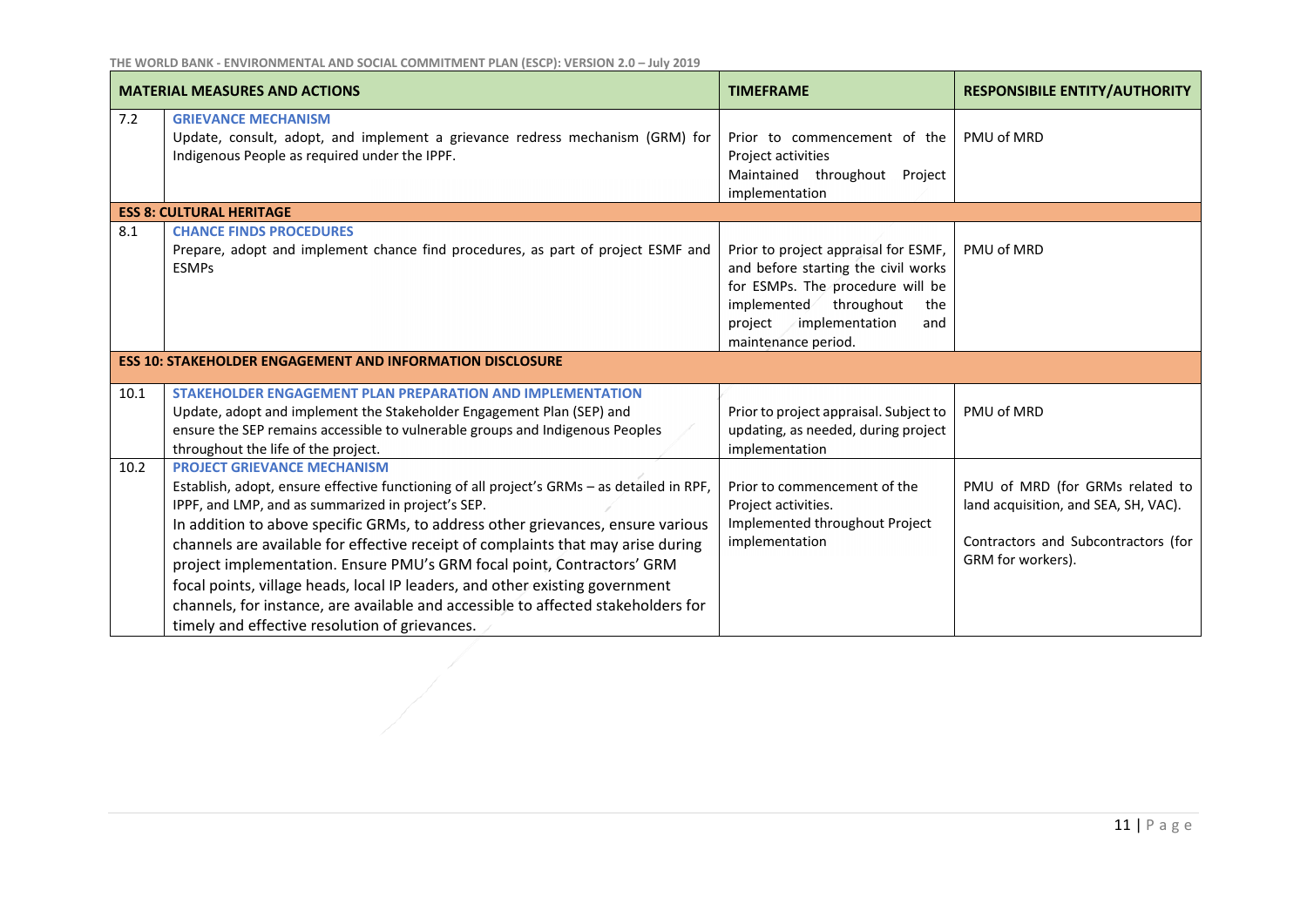|                 | <b>MATERIAL MEASURES AND ACTIONS</b>                                                                                                                                                                                                                                                                                                                                                                                                                                                                                                                                                                                                                                                                                                                                                                                                                                                                                                                                                                                                                                                                                                                                                                                                                                                                                                                                          | <b>TIMEFRAME</b>                                                                                                                                                                                                                                                                                   | <b>RESPONSIBILE ENTITY/AUTHORITY</b>                                                                                                                                                                               |
|-----------------|-------------------------------------------------------------------------------------------------------------------------------------------------------------------------------------------------------------------------------------------------------------------------------------------------------------------------------------------------------------------------------------------------------------------------------------------------------------------------------------------------------------------------------------------------------------------------------------------------------------------------------------------------------------------------------------------------------------------------------------------------------------------------------------------------------------------------------------------------------------------------------------------------------------------------------------------------------------------------------------------------------------------------------------------------------------------------------------------------------------------------------------------------------------------------------------------------------------------------------------------------------------------------------------------------------------------------------------------------------------------------------|----------------------------------------------------------------------------------------------------------------------------------------------------------------------------------------------------------------------------------------------------------------------------------------------------|--------------------------------------------------------------------------------------------------------------------------------------------------------------------------------------------------------------------|
| 10.3            | <b>STAKEHOLDER ENGAGEMENT AND INFORMATION DISCLOSURE:</b><br>Adopt measures, as set out in ESMF, RPF, IPPF, LMP and SEP.                                                                                                                                                                                                                                                                                                                                                                                                                                                                                                                                                                                                                                                                                                                                                                                                                                                                                                                                                                                                                                                                                                                                                                                                                                                      |                                                                                                                                                                                                                                                                                                    |                                                                                                                                                                                                                    |
|                 | Ensure relevant project information is disclosed to potential affected people and<br>interested stakeholders before consultation with them take place. Key project<br>information to be disclosed for consultation should include project purpose, project<br>activities, scope and nature, locations, potential risks and impacts of projects<br>(particularly at subproject level), mitigation measures, and project GRMs. Ensure<br>stakeholders are provided with project information timely and ahead of consultation,<br>and the information is accessible through various channels, understandable, and<br>consultation with them is carried out in a manner that is culturally appropriate to them.<br>Consultation should be free of manipulation, interference, coercion, discrimination and<br>intimidation.<br>Ensure consulted people are reported back on questions, concerns, and/or grievance<br>that they may have.                                                                                                                                                                                                                                                                                                                                                                                                                                          | Before and during project<br>implementation, particularly prior<br>to implementation at subproject<br>level                                                                                                                                                                                        | PMU of MRD<br>Contractors and subcontractors                                                                                                                                                                       |
|                 | <b>CAPACITY SUPPORT (TRAINING)</b>                                                                                                                                                                                                                                                                                                                                                                                                                                                                                                                                                                                                                                                                                                                                                                                                                                                                                                                                                                                                                                                                                                                                                                                                                                                                                                                                            |                                                                                                                                                                                                                                                                                                    |                                                                                                                                                                                                                    |
| CS <sub>1</sub> | Committed to implementing the capacity building activities as outlined the ESMF<br>(Section 7.3.2 - Capacity Building). In line with this, some key trainings, but not limited<br>to, will be provided to, and repeated as necessary:<br>1. PMU staff at national and provincial level, including implementation support<br>consultants, Social and Environmental Officers of MRD. Review of ESF<br>knowledge and experience will be carried out periodically (at least once a year)<br>to timely address remaining ESF knowledge gaps through repeated and<br>enhanced ESF training. Training topics include key requirements of World<br>Bank's ESF, key requirements set forth ESMF, RPF, IPPF, LMP, SEP, ESHS<br>including OHS, SEA, SH, VAC, STI such as HIV/AIDS, COVID-19, project's GRMs,<br>and lessons learned from other similar road rehabilitation/construction<br>projects.<br>2. Contractors and subcontractors. Training topics cover key requirements of<br>World Bank's ESF, key requirements set forth ESMF (including RPF, IPPF, LMP),<br>SEP, ESHS as well as OHS, SEA, SH, VAC, HIV/AIDS, COVID-19, and project's<br>GRMs. The ESMP booklet has been developed and applied under the current<br>KH-SEADRM, including good practices on monitoring and reporting from other<br>road projects, could be covered under trainings intended for Contractors. | <b>One</b><br>month<br>after<br>project<br>effectiveness<br>At least one month before starting<br>the civil works.<br>At least one month before starting<br>the civil works.<br>At least one month before starting<br>civil works and throughout the<br>construction and<br>maintenance<br>period. | E&S consultants engaged by PMU<br>(with technical support from the<br>World Bank)<br>E&S consultants engaged by PMU<br>(with technical support from the<br>World Bank)<br>SEOs of MRD<br>PMU of MRD<br>Contractors |